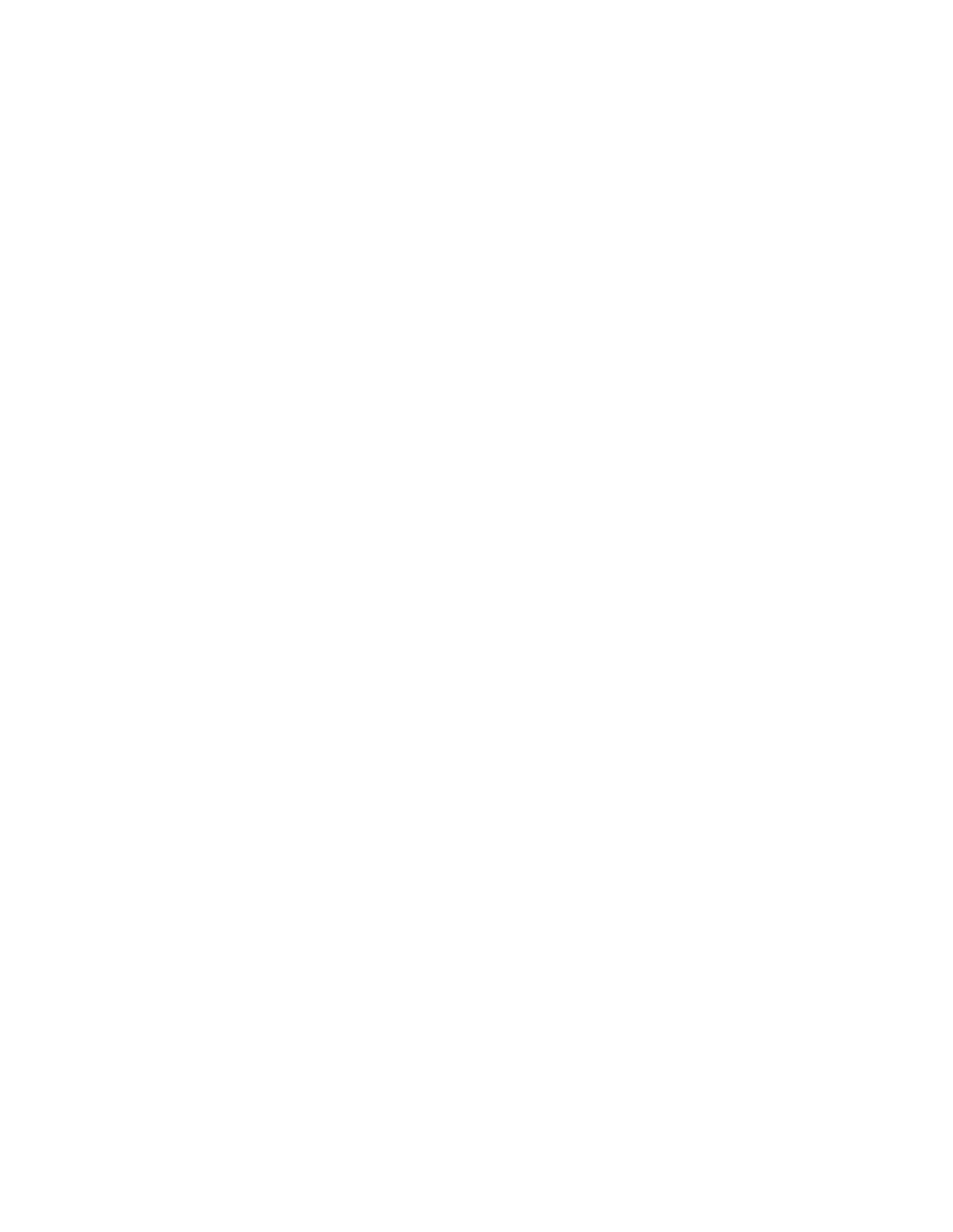# RULES OF THE THE TENNESSEE DEPARTMENT ENVIRONMENT AND CONSERVATION BUREAU OF ENVIRONMENT DIVISION OF AIR POLLUTION CONTROL

### CHAPTER 1200-3-2

# **DEFINITIONS**

## TABLE OF CONTENTS

1200-3-2-.01 General Definitions 1200-3-2-.02 Abbreviations

Note: The following terms and definitions are also adopted into Section 16-46 by City of Memphis Ordinance 4320:

Health Officer is the Health Officer for Memphis and Shelby County.

Odor is a sensation of smell perceived as a result of olfactory stimulation. An odor is deemed objectionable, and therefore a nuisance, when one third (1/3) or more of a sample of persons exposed to it believe it to be objectionable in usual places of occupancy. The sample size is to be at least twentyfive (25) persons, or when fewer than twenty-five (25) are exposed, one half (1/2) must believe it to be objectionable.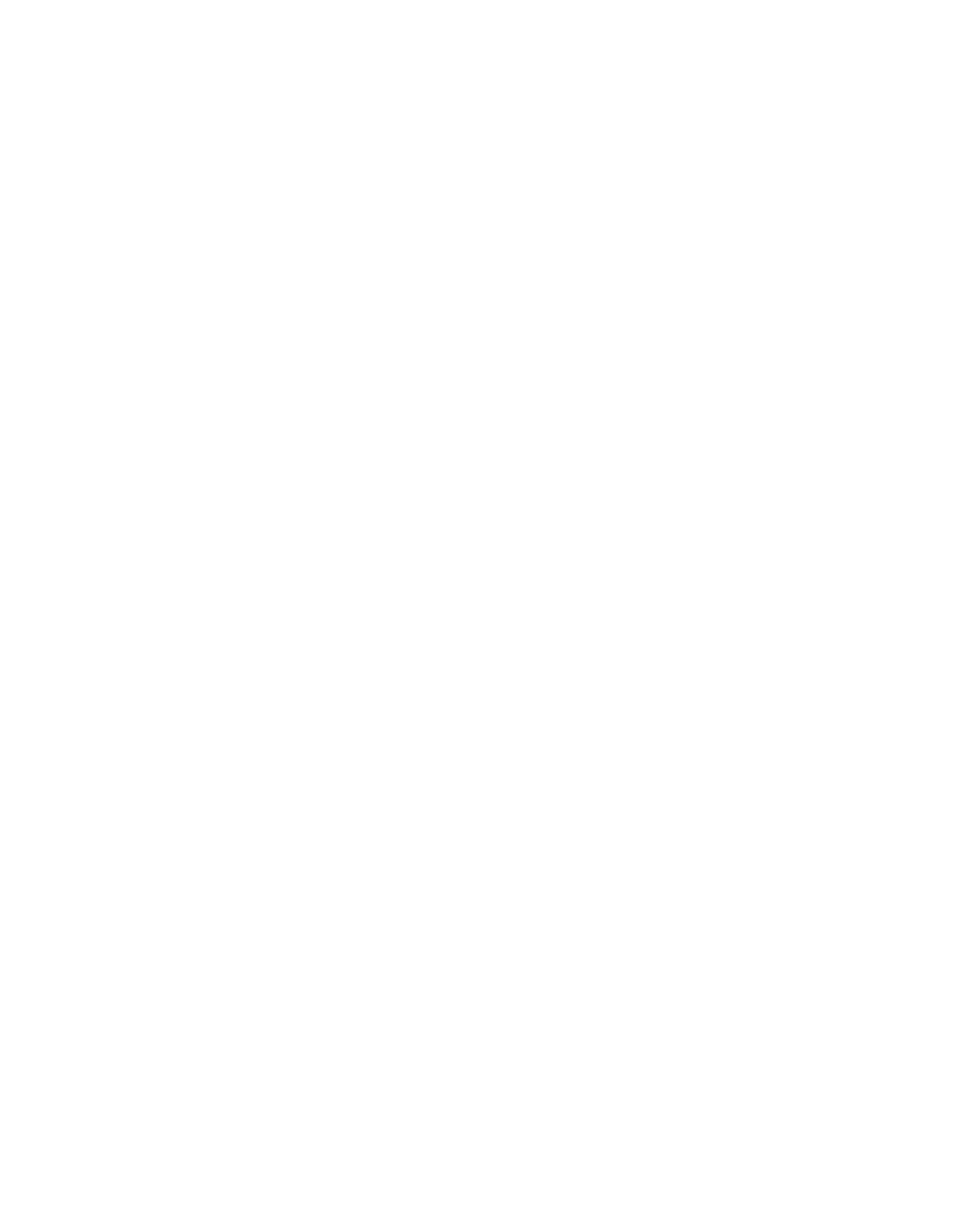#### **1200-3-2-.01 GENERAL DEFINITIONS.**

- (1) The following terms shall, unless the context clearly indicates otherwise, have the following meaning:
	- (a) Air Contaminant is particulate matter, dust, fumes, gas, mist, smoke, or vapor, or any combinations thereof.
	- (b) Air Contaminant Source is any and all sources of emission of air contaminants, whether privately or publicly owned or operated. Without limiting the generality of the foregoing, this term includes all types of business, commercial and industrial plants, works, shops, and stores, heating and power plants and stations, buildings and other structures of all types, including multiple family residences, apartment houses, office buildings, hotels, restaurants, schools, hospitals, churches and other institutional buildings, automobiles, trucks, tractors, buses and other motor vehicles, garages, vending and service locations and stations, railroad locomotives, ships, boats and other waterborne craft, portable fuel burning equipment; incinerators of all types, indoor and outdoor, refuse dumps and piles, and all stack and other chimney outlets from any of the foregoing; provided, however, that neither automobiles, trucks, tractors, buses, or other motor vehicles powered by any fuel other than diesel oil and which were manufactured prior to September 1, 1967, automobiles, trucks, tractors, buses, or other motor vehicles powered by diesel oil and manufactured prior to January 1, 1970, nor automobiles, trucks, tractors, buses, or other motor vehicles which are equipped to comply and do comply with the Federal "Motor Vehicle Air Pollution Control Act" shall be considered or determined to be an "air contaminant source".
	- (c) Reserved.
	- (d) Air Pollution means the presence in the outdoor atmosphere of one or more air contaminants in sufficient quantities and of such characteristics and duration as to be injurious to human, plant, or animal life, or to property, or which would reasonably interfere with the enjoyment of life and property.
	- (e) Alternative Method means any method of sampling and analyzing for an air pollutant which is not a reference method or an equivalent method, but which has been demonstrated to the Technical Secretary's satisfaction to produce, in specific cases, results adequate for its determination of compliance, or any method so designated by these regulations.
	- (f) Ambient Air is that portion of the atmosphere, external to buildings.
	- (g) Best Available Control Technology (BACT) is an emission limitation (including a visible emission standard) based on the maximum degree of reduction for each pollutant subject to regulation under these rules which would be emitted from any proposed new or modified air contaminant source which the Technical Secretary, on a case-by-case basis, taking into account energy, environmental, and economic impacts and other costs, determines is achievable for such source through application of production processes or available methods, systems, and techniques, including fuel cleaning or treatment or innovative fuel combustion techniques for control of such pollutant. In no event shall application of best available control technology result in emissions of any pollutant which would exceed the emissions allowed by any applicable standard under Chapters 1200-3-11 and 1200-3-16 of these rules. If the Technical Secretary determines that technological or economic limitations on the limitations on the application of measurement methodology to a particular class of sources would make the imposition of an emission standard infeasible, a design, equipment, work practice, operational standard, or combination thereof, may be prescribed instead to require the application of best available control technology. Such standard shall, to the degree possible, set forth the emission reduction achievable by implementation of such design, equipment, work practice, or operation, and shall provide for compliance by means which achieve equivalent results.
	- (h) Board means the Air Pollution Control Board of the State of Tennessee.
	- (i) Commenced means that the owner or operator has undertaken of a continuous program of construction or modification or that an owner or operator has entered into a contractual obligation to undertake and complete, within a reasonable time, a continuous program of construction or modification.
	- (j) Construction means fabrication, erection, or installation of a stationary source or modification.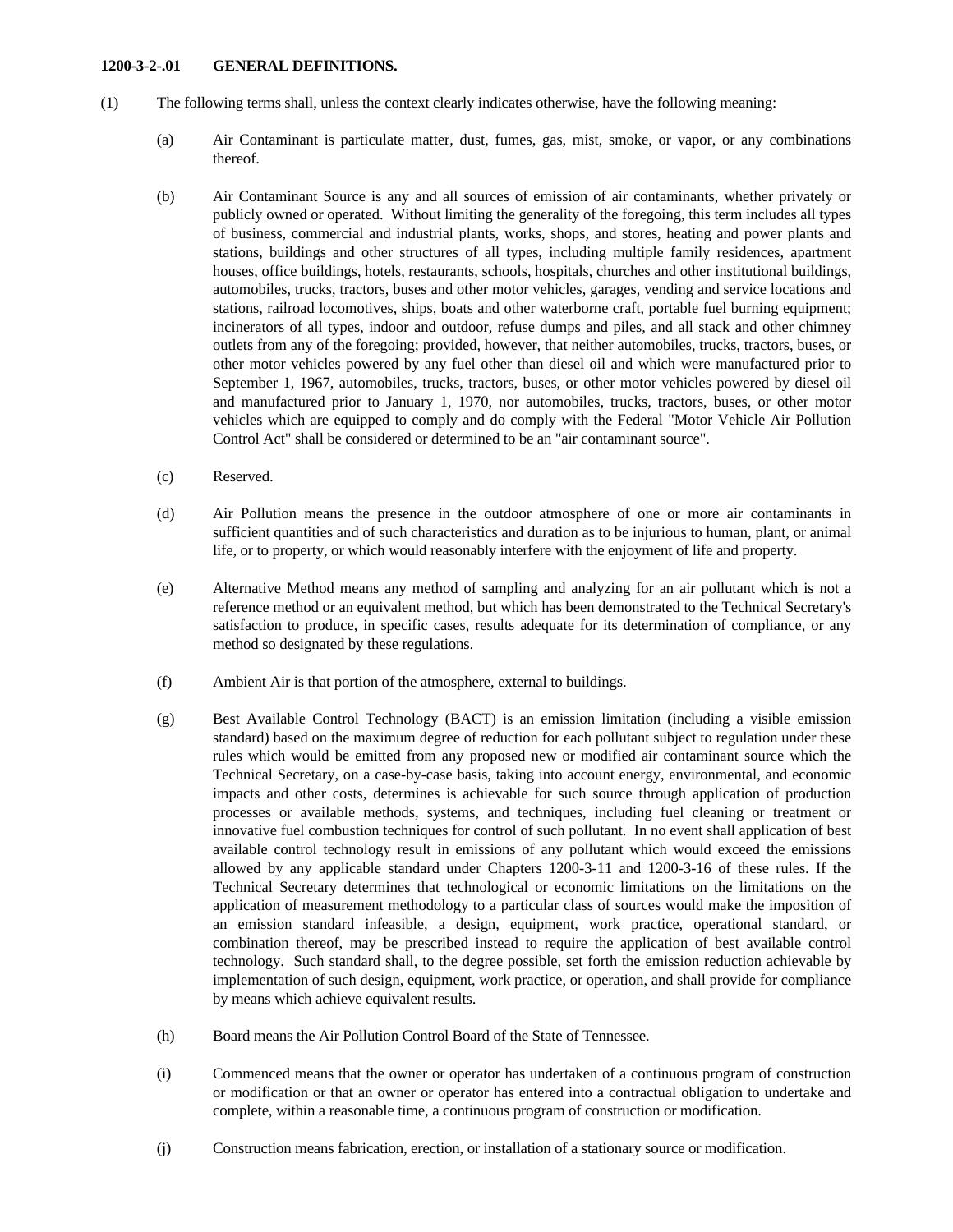- (k) Continuous Monitoring is sampling and analysis of air contaminants in a continuous or timed sequence, using techniques which will adequately reflect actual emission levels or ambient concentrations on a continuous basis.
- (l) Cupola is a stack-type furnace in which fuel, metal and fluxing agents are intermixed and is used for producing molten metal. It consists primarily of, but is not limited to, furnace proper, tuyeres, fans or blowers, tapping ports, charging equipment, other auxiliary equipment. Cupolas are further categorized for the purpose of these regulations as follows:
	- 1. Ferrous a cupola in which the major component of the metal produced is iron.
	- 2. Jobbing a cupola used in an intermittent type operation where the processed weight is not in excess of 20,000 pounds per hour and the operating (firing) time is not in excess of 4 hours per day.
	- 3. Existing a cupola placed in operation at its present location prior to April 3, 1972.
- (m) Department is the Department of Health and Environment of the State of Tennessee.
- (n) Effective Date of these regulations is April 3, 1972.
- (o) Emission is the release of material to the ambient air.
- (p) Equivalent Method is any method of monitoring, sampling and analyzing for an air contaminant which can be demonstrated to the Technical Secretary's satisfaction to have a consistent and quantitatively known relationship to the reference method, under specific conditions, or any method so designated by these regulations.
- (q) Existing Source is, with respect to any rule, any air contaminant source which is not a new source.
- (r) Fuel Burning Equipment is any equipment, device, or contrivance and all appurtenances thereto, in which fuel is burned for the primary purpose of producing thermal energy and in which the material being heated is not contacted by, and adds no substance to, the products of combustion.
- (s) Fuel Burning Installation consists of one or more units of fuel-burning equipment where the products of combustion are discharged through a single stack or where the products of combustion are discharged through more than one stack the plumes from which tend to merge into a single plume.
- (t) Fugitive Dust is any visible emission, other than water droplets, issuing from any source other than through a stack.
- (u) Garbage is putrescible animal or vegetable waste.
- (v) Hazardous Air Contaminant is any air contaminant which may cause, or contribute to, an increase in mortality or an increase in serious irreversible, or incapacitating reversible illness and has been so designated by the Board.
- (w) Incinerator is any equipment, device or contrivance used for disposal of waste or refuse by burning, excluding wigwam burners and air curtain destructors.
- (x) Isokinetic Sampling means sampling in which the linear velocity of the gas entering the sampling nozzle is equal to that of the undisturbed gas stream at the sampling point.
- (y) Kraft Mill is any pulping process which uses for a cooking liquor an alkaline sulfide solution containing sodium hydroxide and sodium sulfide.
- (z) Malfunction means any sudden and unavoidable failure of air pollution control equipment or process equipment, or for a process to operate in an abnormal and unusual manner. Failures that are caused by poor maintenance, careless operation or any other preventable upset condition or preventable equipment breakdown shall not be considered malfunctions.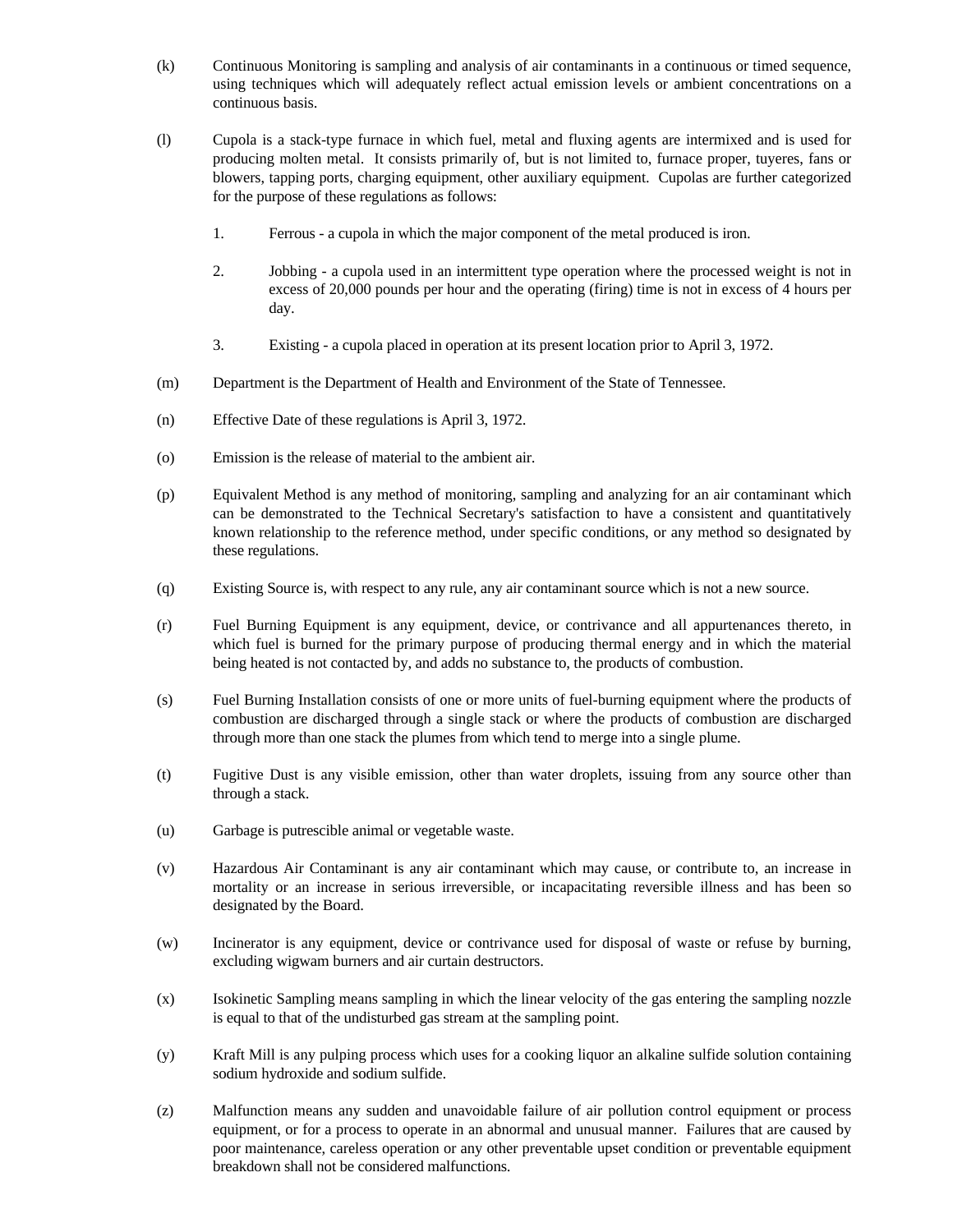- (aa) Modification is any physical change in or change in the method of operation of an air contaminant source, which increases the amount of any air contaminant (to which an emission standard applies) emitted by such source or which results in the emission of any air contaminant (to which an emission standard applies) not previously emitted except that:
	- 1. Routine maintenance, repair, and replacement shall not be considered physical changes, and
	- 2. The following shall not be considered a change in the method of operation:
		- (i) An increase in the production rate, if such increase does not exceed the operating design capacity nor the stated production rate on the permit of the affected source.
		- (ii) An increase in hours of operation if such increase does not exceed the operating hours stipulated as a permit condition of the source.
		- (iii) The use of an alternative fuel if the source is designed to accommodate such alternative fuel.
		- (iv) Required alterations to equipment for the use of an alternative fuel or raw material by reason of an order under Section 2(a) and (b) of the Energy Supply and Environmental Coordination Act of 1974 (or any superseding legislation) or by reason of a natural gas curtailment plan in effect pursuant to the Federal Power Act.

3. Any physical change in or change in the method of operation of an air contaminant source subject to a major source operating permit issued under paragraph 1200-3- 9-.02(11), which does not meet the definition of "Title 1 Modification" under part 1200-3-9- .02(11)(b)28. but which qualifies as an operational flexibility change under part 1200-3-9- .02(11)(a)4., as a minor permit modification under subpart 1200-3-9-.02(11)(f)5.(ii), or for group processing of minor permit modifications under subpart 1200-3-9-.02(11)(f)5.(iii), shall not require a construction permit under subparagraph 1200-3-9-.01(1)(a).

4. Any physical change in or change in the method of operation of an air contaminant source not subject to requirements of paragraphs 1200-3-9-.02(11), 1200-3-9- .01(4), and 1200-3-9-.01(5) and which does not result in emissions exceeding the emissions allowable under the existing operating permit and which does not result in the emission of any air contaminant (to which an emission standard applies) not previously emitted, shall not require a construction permit under subparagraph 1200-3-9-.01(1)(a). The air contaminant source, to make changes pursuant to this part, shall provide the Technical Secretary with written notification of at least 7 days in advance of the proposed change. The written notification shall contain a brief description of the change, the date on which the change will occur, pollutants emitted, declaration of any change in emissions, and any applicable requirements that would apply as a result of the change. The written notice shall also contain a statement that the change does not result in emissions exceeding the emissions allowable under the existing operating permit. The Technical Secretary and the air contaminant source shall attach each such notice to their copy of the relevant permit.

- 5. The burden of proof establishing that a change is excepted under parts 1., 2., 3., and 4., is on the owner or operator. Further expansions or restrictions of the definition may be listed in specific chapters or rules.
- 6. "Major modification" is defined in paragraph 1200-3-9-.01(4) and shall be overriding for the purposes of that paragraph.
- (bb) New Nitric Acid Plant is any air contaminant source producing weak nitric acid (acid which is 30 to 70 percent in strength) by either the pressure or atmospheric pressure process.
- (cc) New Source is, with respect to any rule, any air contaminant source the construction or modification of which is commenced on or after the date specified in that rule. (If no date is specified in a rule, then the effective date of the rule, or the specific applicable provision of the rule, is the cut off date). However, if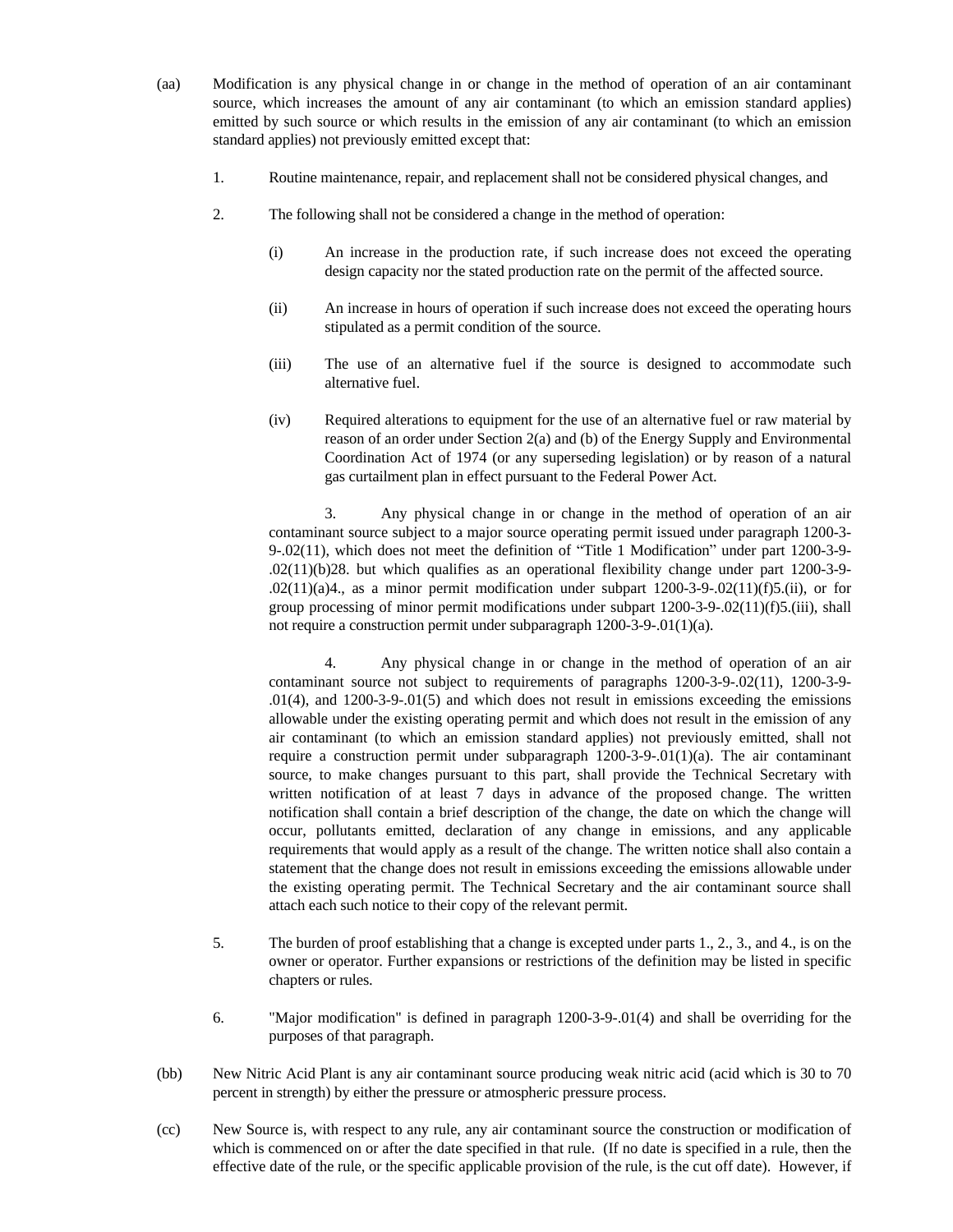an effective earlier date rule is contained in the same provision, then that earlier date is the cut off date whether such commencement was for an entirely or substantially new source or the modification of an existing source. The word substantially here means replacing virtually all of an existing source, excluding the foundation and utility and/or control lines to the site. The construction of a new source at an air contaminant source subject to a major source operating permit issued under paragraph 1200-3-9-  $.02(11)$ , which is not subject to paragraphs 1200-3-9-.01(4) and 1200-3-9-.01(5) but which qualifies as a minor permit modification under subpart 1200-3-9-.02(11)(f)5.(ii), shall not require a construction permit under subparagraph 1200-3-9-.01(1)(a).

- (dd) New Source Performance Standard is a standard for the emission of an air contaminant promulgated by the Administrator of the Environmental Protection Agency and published in the Federal Register.
- (ee) New Sulfuric Acid Plant is any air contaminant source producing sulfuric acid by the contact process by burning elemental sulfur, alkylation acid, hydrogen sulfide, organic sulfides and mercaptans or acid sludge, but does not include air contaminant sources where conversion to sulfuric acid is utilized primarily as a means of reducing emissions to the atmosphere of sulfur dioxide or other sulfur compounds.
- (ff) Opacity is the degree to which emissions reduce the transmission of light and obscure the view of an object in the background.
- (gg) "National Emission Standards for Hazardous Air Pollutants" are standards for the emissions of hazardous air pollutants promulgated by the Administrator of the Environmental Protection Agency and published in the Federal Register.
- (hh) Owner or operator is any person who owns, leases, operates, controls, or supervises an air contaminant source.
- (ii) Particulate Matter is any material, except uncombined water, that exists in a finely divided form as a liquid or solid.
- (jj) Part Per Billion (ppb) is a term describing parts of an air contaminant per billion parts of gas by volume (1 ppb equals 0.0000001 percent by volume).
- (kk) Part Per Million (ppm) is a term describing parts of an air contaminant per million parts of gas by volume (1 ppm equals 0.0001 percent by volume).
- (ll) Person is any individual, partnership, co-partnership, firm, company, corporation, association, joint stock company, trust, estate, political subdivision, an agency, authority, Commission, or Department of the United States Government, or of the State of Tennessee Government; or any other legal entity or their legal representative, agent, or assigns.
- (mm) Point Source shall have the meaning as defined in Part 51 of Title 40 of the Code of Federal Regulations.
- (nn) Political Subdivision is any municipality, city, incorporated town, county, district or authority, or any portion or combination of two or more thereof.
- (oo) Portland Cement Plant is any air contaminant source manufacturing portland cement by either the wet or dry process.
- (pp) Process Emission is any emission of an air contaminant to the ambient air other than that from fuel burning equipment, incinerator, wigwam burners, or open burning.
- (qq) Process Emission Source is one or more units of processing equipment which may be operated independently of other parts of the operations at any given manufacturing or processing facility; also, where it is common practice to group more than one unit of like or similar processing equipment together and to apply a single or combined unit of air pollution control equipment to the emissions of the entire group, such group of units shall be construed as a process emission source.
- (rr) Process Weight means the total weight of all materials introduced into any specific process that may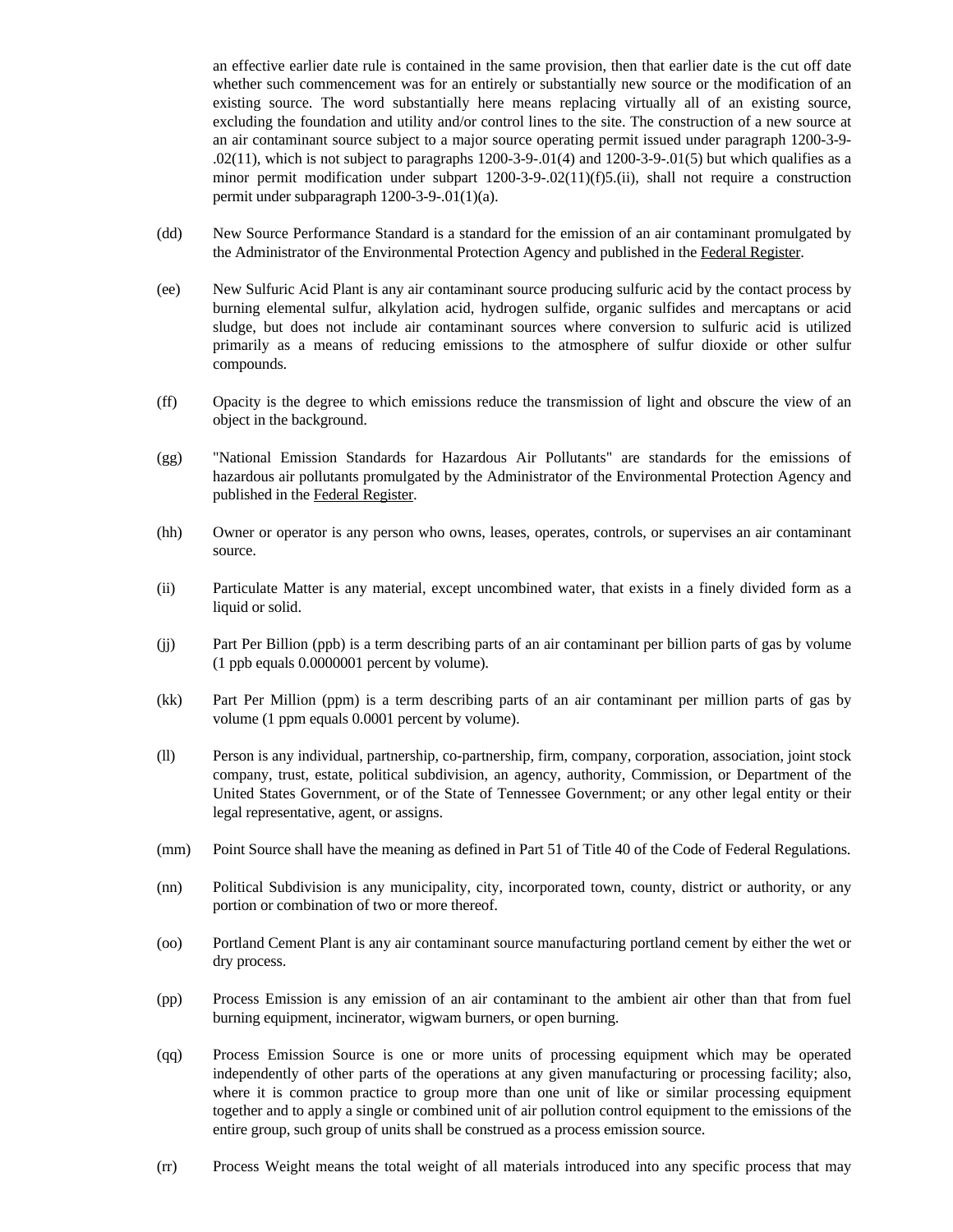cause any emission of particulate matter. Solid fuels charged are considered as part of the process weight, but liquid and gaseous fuels and combustion air are not.

- (ss) Process Weight Rate is a rate established as follows:
	- 1. For continuous or long run, steady-state, operations, it is the total process weight for the entire period of continuous operation or for a typical portion thereof, divided by the number of hours of such period or portion thereof.
	- 2. For cyclical or batch source operations, it is the total process weight for a period which covers a complete or an integral number of cycles, divided by the hours of actual process operation during such period.
	- 3. Where the nature of any process or operation or the design of equipment is such as to permit more than one interpretation of this definition, that interpretation which results in the minimum value for allowable emissions shall apply.
- (tt) Proportional Sampling means sampling at a rate that produces a constant ratio of sampling rate to stack gas flow rate.
- (uu) Reference Method is a method of monitoring, sampling, and analyzing for an air contaminant as described in these regulations.
- (vv) Reserved.
- (ww) Salvage Operation is any business, trade or industry engaged in whole or in part, in reclaiming one or more items of value.
- (xx) Shutdown means the cessation of operation of an air contaminant source for any purpose.
- (yy) Smoke is small gas-borne particles resulting from incomplete combustion, consisting predominantly, but not exclusively, of carbon and other combustible material. It does not include water vapor or water droplets.
- (zz) Reserved.
- (aaa) Stack is any chimney, flue, duct, conduit, exhaust, vent or opening of any kind whatsoever, capable of, or used for, the emission of air contaminants.
- (bbb) Standard means a standard of performance promulgated under these regulations.
- (ccc) Startup is the setting in operation of an air contaminant source for the production of product for sale or use as raw materials or stream or heat production.
- (ddd) Stationary Source means any building, structure, facility, or installation which emits or may emit any air contaminant.
- (eee) Suspended Particulates is particulate matter which will remain suspended in air for an appreciable period of time.
- (fff) Technical Secretary is the Technical Secretary of the Air Pollution Control Board of the State of Tennessee.
- (ggg) Wigwam Burner is a type of burner commonly known as tepee, truncated cone, conical burner, or silo burner.
- (hhh) Excess Emission means an emission rate which exceeds any applicable emission limitation prescribed by subsequent chapters of these regulations. The averaging time and test procedures for determining such excess emissions shall be as specified as part of the applicable emission limitation.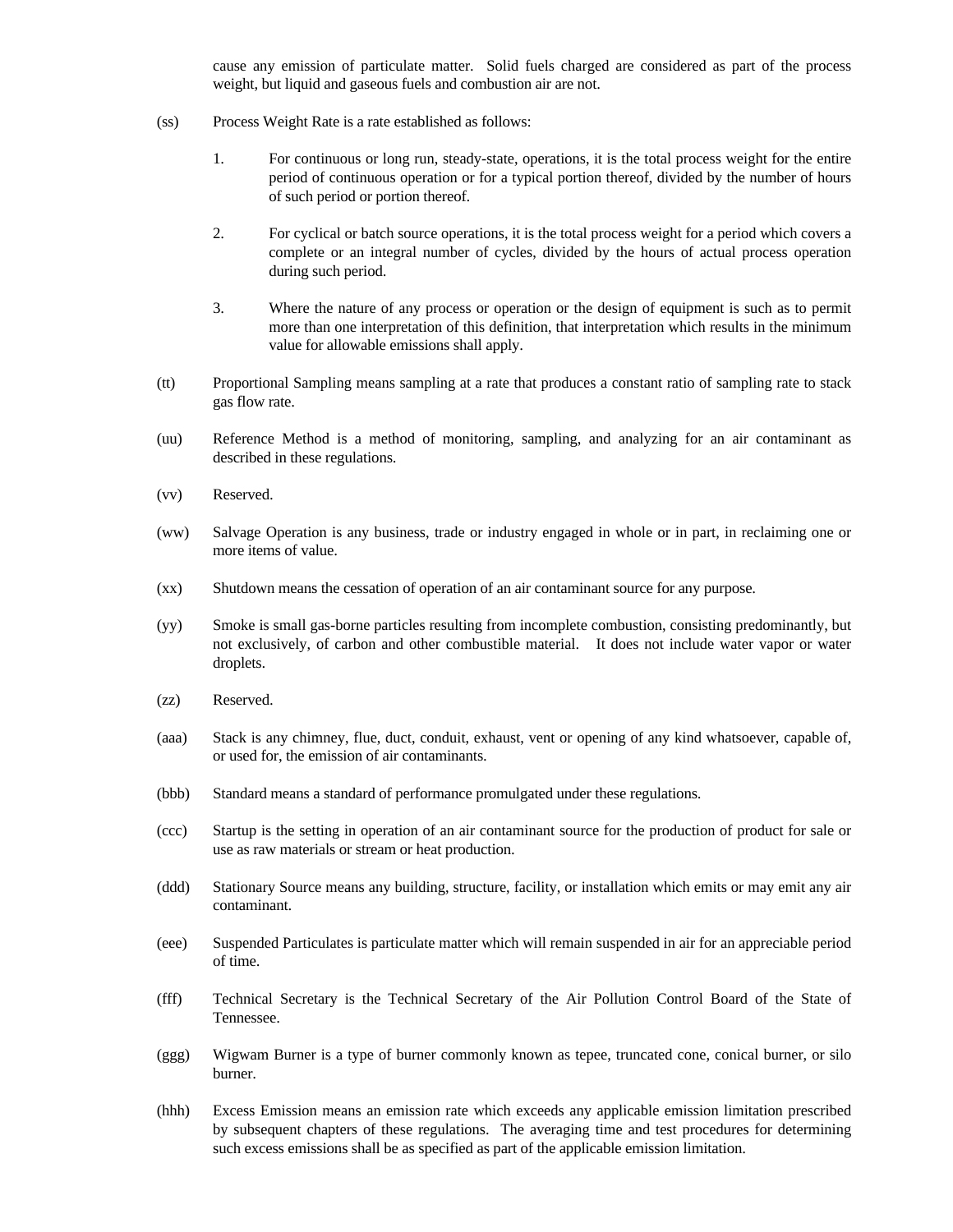- (iii) Liquid Sulfur Dioxide Plants are any plants designed to produce compressed liquid sulfur dioxide as a final product.
- (jjj) Pellet Plants are plants designed to produce iron oxide pellets for manufacture of iron or pre-reduction utilizing iron calcines produced from a natural bearing iron ore source.
- (kkk) Mine Shaft Heaters are fuel burning equipment used during cold weather to prevent ice from forming in a mine shaft with the primary purpose of safety assurance for miners and protection of shaft equipment.
- (lll) Reserved.
- (mmm) Reserved.
- (nnn) Reasonably Available Control Technology (RACT) is the lowest emission limit that a particular source is capable of meeting by the application of control technology that is reasonably available considering technological and economic feasibility.
- (ooo) Recovery Furnace Stack means the stack from which the products of combustion are emitted to the ambient air from the recovery furnace.
- (ppp) Total Reduced Sulfur (TRS) means the sum of the listed compounds: hydrogen sulfide, mercaptans, dimethyl sulfide, and dimethyl disulfide.
- (qqq) Lime Kiln means a unit used to calcine lime mud, which consists primarily of calcium carbonate, into quicklime, which is calcium oxide.
- (rrr) Smelt Dissolving Tank means a vessel used for dissolving the smelt collected from the recovery furnace.
- (sss) Digester System means each continuous digester or each batch digester used for the cooking of wood in white liquor, and associated flash tank(s), blow tank(s), chip streamer(s), and condenser(s).
- (ttt) Black Liquor Solids means the dry weight of the solids which enter the recovery furnace in the black liquor.
- (uuu) Multiple-effect Evaporator System as it applies to the paper industry in paragraph 1200-3-7-.07(4) means the multiple-effect evaporators, associated condenser(s), and hotwell(s) used to concentrate the spent cooking liquid that is separated from pulp (black liquor).
- (vvv) Primary Aluminum Reduction Plant means any source manufacturing aluminum by electrolytic reduction.
- (www) Potroom means a building unit which houses a group of electrolytic cells in which aluminum is produced.
- (xxx) Potroom group means an uncontrolled potroom, a potroom which is controlled individually or a group of potrooms or potroom segments ducted to a common control system.
- (yyy) Roof Monitor means that portion of the roof of a potroom where gases not captured at the cell exit from the potroom.
- (zzz) Total Fluorides means the particulate and gaseous fluorides generated and emitted from a potroom at a primary aluminum reduction plant.
- (aaaa) Center Worked Prebake means a cell in a potroom that can be worked from the end or internally without removing the side covers.
- (bbbb) Side Worked Prebake means a cell in a potroom that must be worked manually along both sides with the side covers removed.
- (cccc) Soda Recovery Boiler is a boiler used in the soda pulping process for the purpose of converting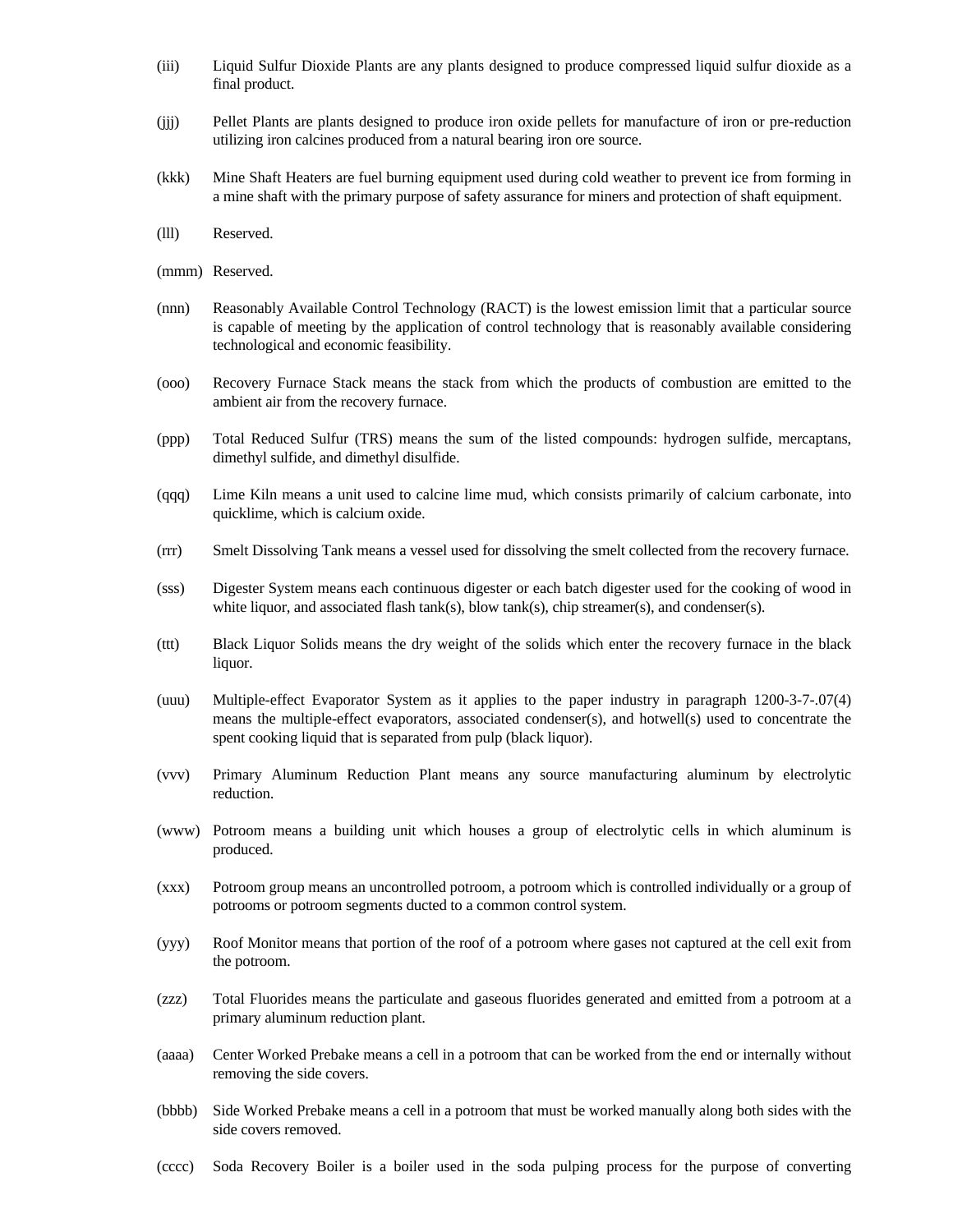concentrated black liquor, by incineration, into sodium carbonate  $(Na<sub>2</sub>CO<sub>3</sub>)$  where the remaining organic matter from the sodium salts is burned to produce heat for steam generation.

- (dddd) Calendar Quarter means a period of time beginning at the first minute of the first date and ending at midnight of the date of each of the following intervals: January 1 to March 31, April 1 to June 30, July 1 to September 30, or October 1 to December 31.
- (eeee) A Continuous Emission Monitor is an instrument capable of measuring and recording emissions of various pollutants and meeting the performance specifications stated by Rule 1200-3-10-.02.
	- (ffff) Nonattainment Area shall mean either as follows:
	- 1. A geographical area designated by the US Environmental Protection Agency or the Board as nonattainment for an air contaminant (pollutant) for which there is a national ambient air quality standard; or
	- 2. For any other air contaminant for which there is an ambient air quality standard in Chapter 1200-3-3, a geographical area designated by the Board as not attaining that standard.
- (gggg) "PM<sub>-10</sub>" means particulate matter with an aerodynamic diameter less than or equal to a nominal 10 micrometers as measured by a reference method based on Appendix J, as referenced in the Federal Register, July 1, 1987, Vol. 52, No. 126, pp 24665-24666 and designated in accordance with 40 CFR 53 as amended on July 1, 1987, Federal Register, Vol. 52, No. 126, pp 24727-24735, or by an equivalent method designated in accordance with 40 CFR 53.
- (hhhh) "PM-10 emissions" means finely divided solid or liquid material, with an aerodynamic diameter less than or equal to a nominal 10 micrometers emitted to the ambient air as measured by an applicable reference method, or an equivalent or alternative method, specified in the regulations, or by a test method specified in the State Implementation Plan.
- (iiii) "Total Suspended Particulate (TSP)" means particulate matter as measured by the method described in Appendix B, 40 CFR 50.
- (jjjj) "Particulate Matter Emissions" means all finely divided solid or liquid material, other than uncombined water, emitted to the ambient air as measured by applicable reference methods, or an equivalent or alternative method specified in the regulations, or by a test method specified in the State Implementation Plan.

Authority: T.C.A. §§68-201-105 and 4-5-202. Administrative History: Original rule certified June 7, 1974. Amendment filed January 10, 1977; effective February 9, 1977. Amendment filed February 28, 1978; effective March 30, 1978. Amendment filed May 17, 1978; effective June 16, 1978. Amendment filed February 5, 1979; effective March 21, 1979. Amendment filed May 7, 1979; effective June 21, 1979. Amendment filed September 10, 1979; effective October 25, 1979. Amendment filed December 31, 1979; effective February 14, 1980. Amendment filed May 13, 1980; effective June 27, 1980. Amendment filed December 8, 1981; effective January 22, 1982. Amendment filed December 18, 1981; effective February 1, 1982. Amendment filed July 3, 1984; effective August 1, 1984. Amendment filed September 22, 1988; effective November 6, 1988. Amendment filed April 18, 1990; effective June 2, 1990. Amendment filed May 17, 1990; effective July 2, 1990. Amendment filed April 18, 1990; effective August 2, 1990. Amendment filed May 12, 1993; effective June 26, 1993. Amendment filed June 14, 1993; effective July 29, 1993. Amendment filed December 30, 1999; effective March 14, 2000. Amendment filed June 4, 2001; effective August 18, 2001. Amendment filed January 17, 2003; effective April 1, 2003.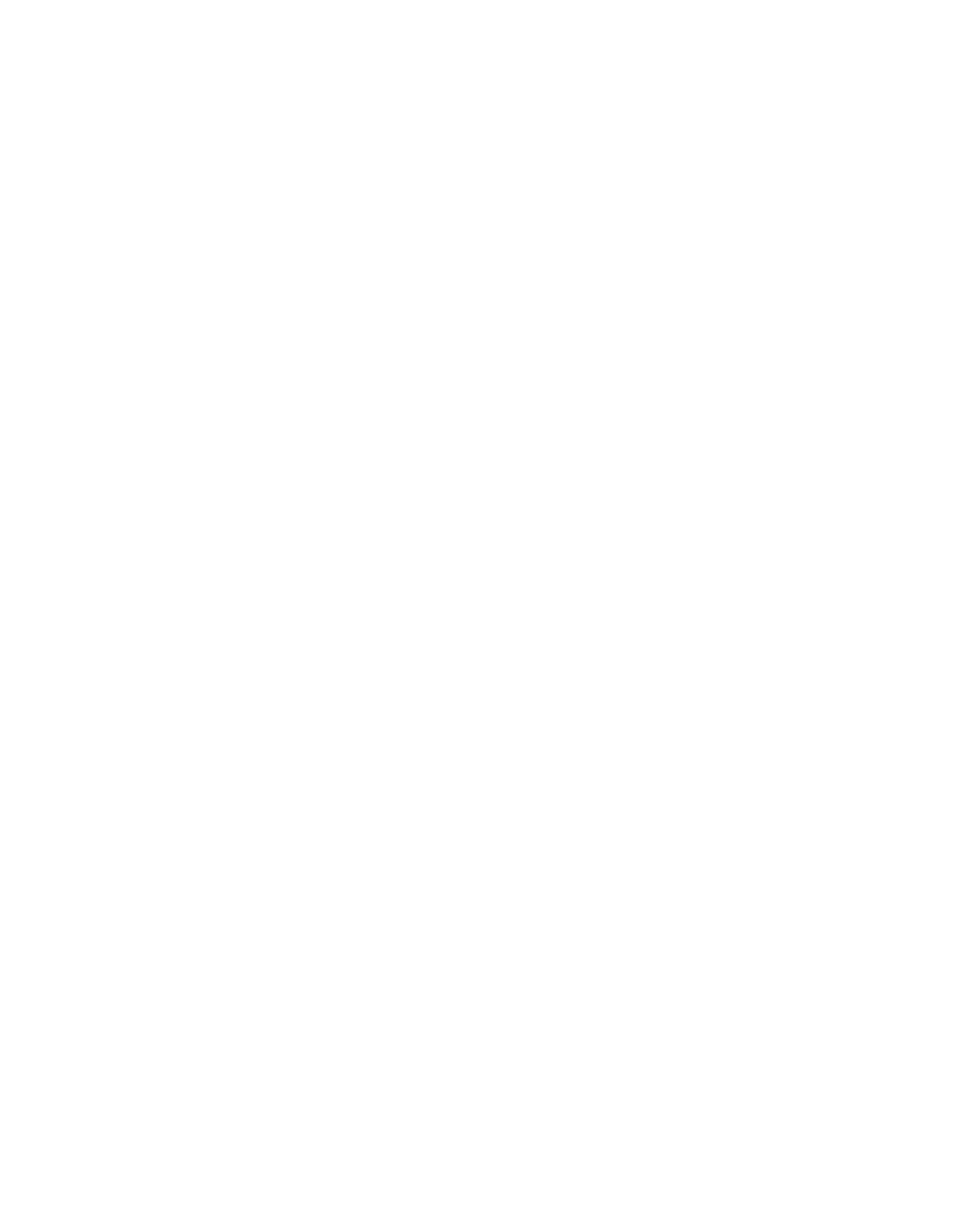## **1200-3-2-.02 ABBREVIATIONS.**

| (a)               | <b>ASTM</b>                    | $=$ | American Society for Testing and Materials |
|-------------------|--------------------------------|-----|--------------------------------------------|
| (b)               | Btu                            | $=$ | British thermal unit                       |
| (c)               | C                              | $=$ | degrees Centigrade                         |
| (d)               | cal                            | $=$ | calorie                                    |
| (e)               | CO                             | $=$ | carbon monoxide                            |
| (f)               | CO <sub>2</sub>                | $=$ | carbon dioxide                             |
| (g)               | dscf                           | $=$ | dry cubic foot at standard conditions      |
| (h)               | dscm                           | $=$ | dry cubic meter at standard conditions     |
| (i)               | $\mathsf{P}$                   | $=$ | degrees Fahrenheit                         |
| (i)               | g                              | $=$ | gram                                       |
| $\left( k\right)$ | gr                             | $=$ | grain                                      |
| (1)               | $H_2S$                         | $=$ | hydrogen sulfide                           |
| (m)               | H <sub>2</sub> SO <sub>4</sub> | $=$ | sulfuric acid                              |
| (n)               | Hg                             | $=$ | mercury                                    |
| $\circ$           | hr                             | $=$ | hour                                       |
| (p)               | kg                             | $=$ | kilogram                                   |
| (q)               | lb                             | $=$ | pound                                      |
| (r)               | mg                             | $=$ | milligram                                  |
| (s)               | mm                             | $=$ | millimeter                                 |
| (t)               | MW                             | $=$ | megawatt                                   |
| (u)               | N <sub>O</sub>                 | $=$ | nitric oxide                               |
| (v)               | NO <sub>2</sub>                | $=$ | nitric dioxide                             |
| (w)               | NO <sub>x</sub>                | $=$ | nitric oxides                              |
| (x)               | ppb                            | $=$ | parts per billion                          |
| (y)               | ppm                            | $=$ | parts per million                          |
| (z)               | psia                           | $=$ | pounds per square inch absolute            |
| (aa)              | sec                            | $=$ | second                                     |
| (bb)              | SO <sub>2</sub>                | $=$ | sulfur dioxide                             |
| (cc)              | $\mu$ g                        | $=$ | microgram                                  |
|                   |                                |     |                                            |

(1) The following abbreviations shall, unless the context clearly indicated otherwise, have the following meaning:

Authority: T.C.A. §§68-201-105 and 4-5-202. Administrative History: Original rule filed January 10, 1977; effective date February 9, 1977.